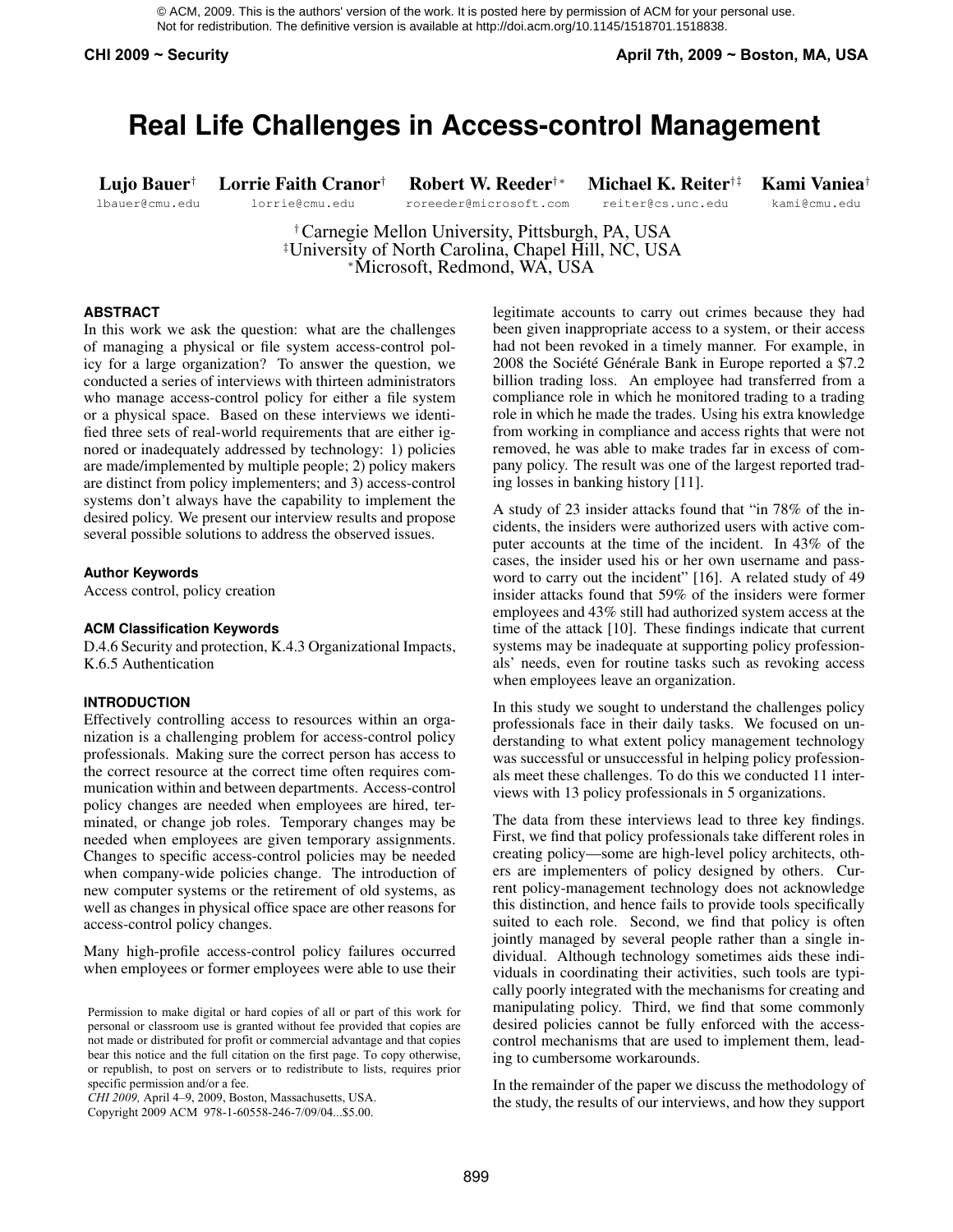| Pseudonym     | File or Physical  | Organization   | <b>System Managed</b>                                         |
|---------------|-------------------|----------------|---------------------------------------------------------------|
| Ann & Kristen | Physical          | University A   | Department-wide swipe-card, physical-key and key-pad systems  |
| Henry         | Physical          | University B   | University-wide swipe-card system                             |
| Tony          | Physical          | University B   | Department-wide swipe-card system and physical-key management |
| Kevin         | Physical          | University B   | Department-wide swipe-card, physical-key and key-pad systems  |
| Fred          | File              | University B   | Department-wide Windows and Unix-like file systems            |
| Jerry         | Physical and File | University B   | Physical-key and electronic systems for a lab                 |
| <b>Sue</b>    | Physical          | University B   | Department-wide physical-key system                           |
| <b>Seth</b>   | File              | Organization A | Organization-wide file system                                 |
| Ralf          | File              | Organization A | Organization-wide file system                                 |
| David         | Physical          | Organization B | Organizational-wide swipe-card and physical-key system        |
| Beth & Sara   | Physical          | Organization C | Department-wide swipe-card and physical-key systems           |

Figure 1. List of the interviewees, the type of system they worked with and the role they played in managing the access-control policy for that system. All interviewees are referred to by pseudonym.

each of these key findings. For each key finding we suggest ways in which technology that supports policy professionals could be improved to better match the needs of its users.

#### **METHODOLOGY AND DATA ANALYSIS**

The study was designed to elicit an understanding of the challenges access-control policy professionals face and how current technology helps them meet these challenges. We began the study with no hypothesis and through the interview and data analysis processes we incrementally constructed theories concerning access-control management.

#### **Interviewees**

Interviewees were recruited using existing contacts. We interviewed thirteen policy professionals from five organizations. In two cases two professionals who shared the same job function were interviewed together. Eight of the interviews were with policy professionals who manage a physicalaccess-control system and three were with policy professionals who manage access control for a file system.

We purposely chose to consider both physical and file access control in our work because both use increasingly similar computer-based management interfaces. Every administrator who was interviewed worked with at least one accesscontrol system that had digital components and was administered using a computer interface. Additionally, researchers are starting to create computer technologies to solve problems with physical security systems [5, 6], further eroding the line between physical and file access-control systems.

Prior work indicates that, in some organizations, responsibility for administering access-control policy tends to be delegated, with a central authority delegating responsibility to department administrators, who in turn pass on the responsibility to other people in the department [5]. To better understand the needs of professionals at different levels of an organization's hierarchy, we specifically selected participants from multiple levels of the organization.

#### **Organizations**

We use pseudonyms to identify the universities, organizations, and policy professionals discussed in this paper.

University A is a public university that has approximately 37,000 faculty, staff and students at its main campus. We interviewed two administrative assistants, Ann and Kristen, who manage physical access control in their department using a swipe-card system, physical keys and key-code pads. Their department contains roughly 150 faculty, staff and graduate students. They also interact with undergraduate students, who have a high turnover rate.

We conducted separate interviews with six policy professionals at University B, a private university with a campus population of approximately 12,000. Henry manages the campus-wide swipe-card system that controls access to most university buildings. Kevin and Tony manage physical access control for their respective departments using the swipecard system, keys, and key-code pads. Both Kevin and Tony support departments of approximately 1,500 people. Fred manages a file system for the same department as Tony. Sue manages another building at University B that houses 170 people from several departments. Finally, Jerry is the lab manager for a lab located in Sue's space. Jerry's research group includes 70 people, but researchers from other groups occasionally need access to Jerry's lab.

Organization A is a large non-profit membership organization that has research departments. Organization A has approximately 1,200 full- and part-time employees and about 1000 volunteers. The organization is divided into five divisions, which are physically located at different sites around the city where it is based. Each division has its own departments, systems, policies and cultures, which are loosely linked by the main organization. Seth is the Security Director for all the divisions in Organization A and Ralf is the central network administrator.

Organization B is a non-profit organization that spans multiple states. The organization takes security very seriously; for them, a single breach could be detrimental to their business model. David is their central administrator and he controls access using swipe cards and physical keys.

Organization C is a smaller non-profit of around 200 people that researches and evaluates data provided by other organizations. They also take security very seriously because their business model depends on other organizations trusting their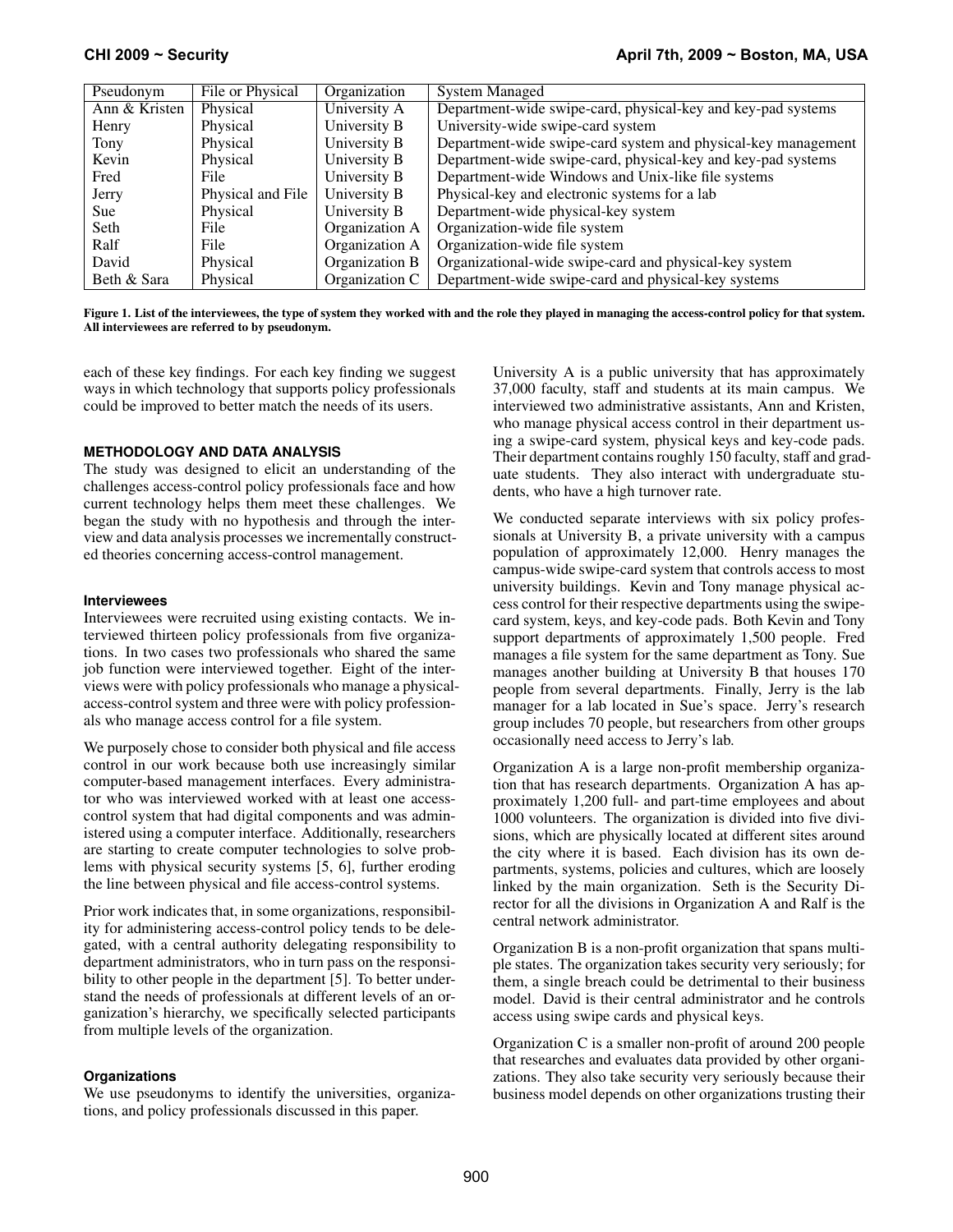security measures. Beth and Sara are the two administrators tasked with overseeing the physical-key and swipe-card systems for the organization.

The individuals we interviewed represent a broad range of policy professionals from a variety of different types of organizations with differing organizational structures and accesscontrol needs. However, this study did not include interviews with policy professionals in for-profit companies or very large organizations. While we expect that most of our findings are likely applicable to for-profit companies and very large organizations, interviews with policy professionals in these organizations would likely reveal additional issues not discussed in this paper.

#### **Semi-structured interview**

We used semi-structured interviews as our method of inquiry because they allowed us to focus on several primary questions but still have the flexibility to explore comments made by the interviewees. We designed our questions to focus on typical policy-management tasks but we also asked if the person had ever had to deal with specific incidents such as quickly revoking access rights from a terminated employee. The majority of people we interviewed performed policymanagement tasks as only a portion of their job and in some cases fairly infrequently. The questions were designed to not only explore topics of interest, but to specifically bring up common incidents as a way of encouraging interviewees to remember specific events.

Our questions focused on several topics:

- Overview of interviewee's role in the organization.
- Technologies used by the organization and interviewee to control access within the organization.
- Policy changes caused by employee movement in the organization, including new employees, terminated employees, temporary employees, and employees who have moved internally in the organization.
- Written and unwritten procedures for making changes to the implemented access-control policy for a resource.
- Security incidents that have happened or could happen in the organization.
- Procedure for reviewing the implemented access-control policy for errors and checking the access logs for irregularities.

#### **Data Analysis**

The interviews were conducted in concurrence with the data analysis to better facilitate theory building. After conducting each semi-structured interview we used the audio recordings or detailed notes collected during the interview to analyze the interview content by building workflow, artifact, sequence and cultural models [7]. During these analyses we identified interesting topics which were recorded and added to the list of questions used in successive interviews. When the interviews were completed we used affinity diagrams to organize the topics we identified in our interviews. Topic groups were then used to construct theories. This approach is similar to other studies presented at CHI and SOUPS [8, 14, 19].

We constructed affinity diagrams [7] using comments, issues, breakdowns and successful solutions identified while constructing the work models. We wrote each piece of information on a sticky note and organized them into groups of similar topics. When reviewing topic clusters on the affinity diagram, we noticed that some topic groups described both problems and solutions but others only described solutions that indicated the presence of unmentioned problems. Using information from the work diagram and the affinity diagram, we identified the problem and solution (if any) that each topic represented.

Using the complete list of problems and solutions discussed in our interviews, we identified common problem themes. We grouped the problems based on similarity and causation in order to better understand the larger issues.

#### **ROLES OF POLICY PROFESSIONALS**

Our interviews revealed two types of policy and two roles for policy professionals. *Policy makers* formulate *intended* policy—policy that they believe should be enacted. Intended policy represents a single person's or a group's intentions; multiple intended policies that refer to the same resource could potentially be inconsistent with each other. For example, an employee at Company A may want to give access to her files to her friend at a competing company, but this is inconsistent with the general policy of Company A. *Policy implementers* translate the intended policy into the *implemented policy*—policy that is enforced by the access-control technology deployed by the organization. In doing this, they may need to adapt abstractly defined intended policy to fit the capabilities of the access-control mechanism and recognize or resolve inconsistencies or oversights in the intended policy. The distinction between policy makers and policy implementers is key to understanding how access-control policy is managed in an organization.

A person filling a policy-maker role is both empowered to make decisions concerning portions of the organization's policy and has (some of) the knowledge required to know what changes should be made. Policy decisions include assigning users to groups and giving individual users access to specific resources. Policy makers do not necessarily know how to change or view the implemented policy.

A person filling a policy-implementer role has the ability to make changes to and view the implemented policy. Unlike a policy maker, a policy implementer does not necessarily have insight into what changes need to be made or why, or what policy needs to be put into place. Implementers depend on policy makers to decide what changes should be made and what the policy should look like.

It is possible for a single person to simultaneously fill the roles of policy maker and policy implementer. For example, an end user of a file system may both know what the policy for his files should be and have the ability to change the access-control permissions for those files. In a central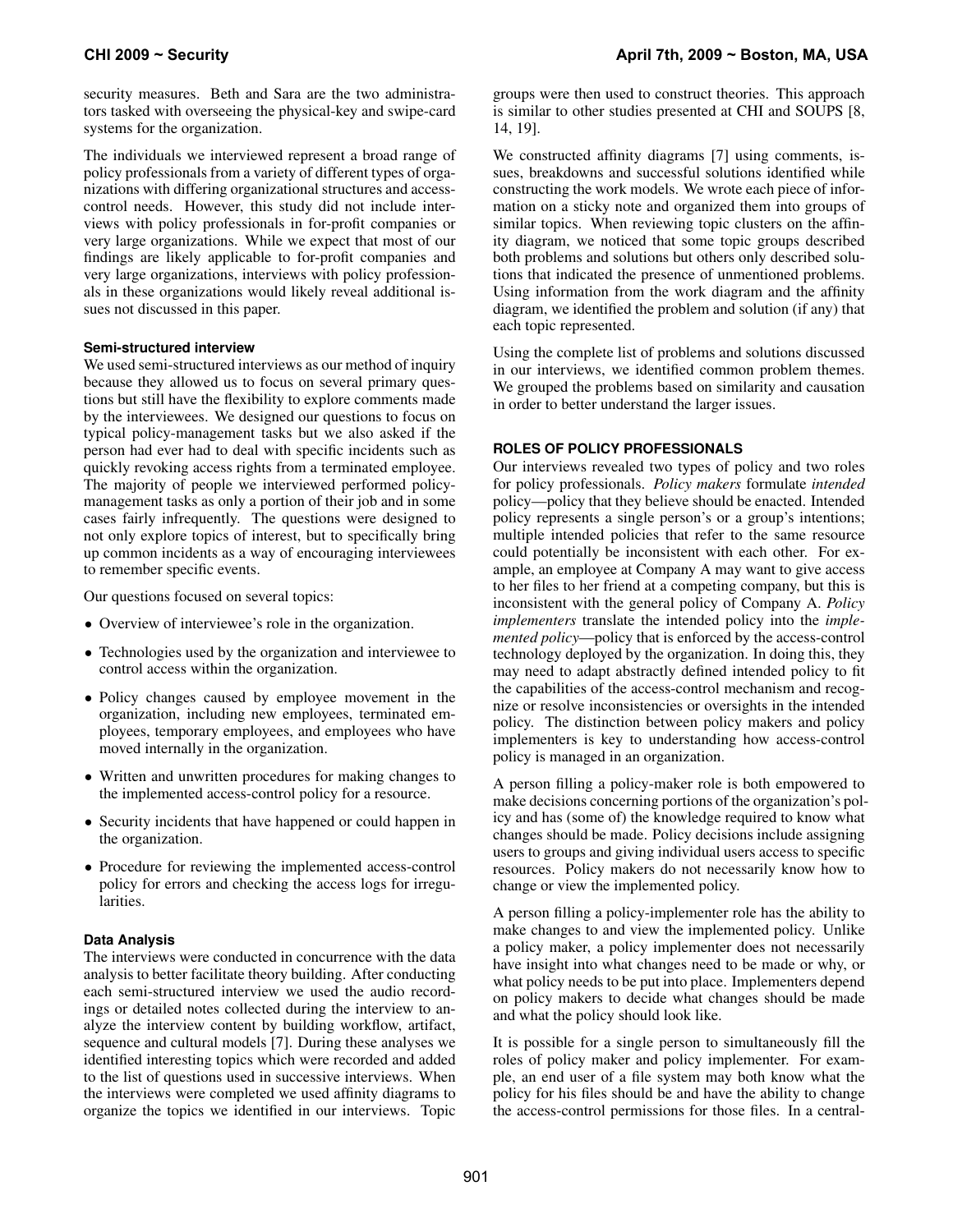ized system, an end user may be forced to request certain changes to the file permissions, which the central system administrator then implements. Our interviews were focused on policy professionals in centralized environments and all our interviewees were either policy makers or implementers.

We found that the largest issue faced by implementers is knowing what changes need to be made to the policy and when to make them. Conversely, policy makers know what the policy should look like but have limited to no ability to view or manipulate it. This issue arises because makers and implementers are typically different individuals, and because coordination can be difficult.

# **POLICIES ARE MANAGED BY MULTIPLE PEOPLE**

Many policy professionals expressed concerns about managing a policy where multiple people are capable of changing the policy with little or no notification. Issues mentioned by policy professionals ranged from concerns about synchronizing policy edits across multiple professionals to the difficulty of managing exceptions to the policy. A common theme was a need to have a way to know at all times what the policy says and whether it is still accurate.

#### **Maintaining an understanding of the implemented policy**

For many policy professionals the biggest challenge is maintaining a good understanding of the current implemented policy. Policy implementers need a working understanding of the policies they maintain because they are asked to make decisions based on the policy and it is not always convenient to access the policy itself to answer the questions. While we were interviewing him, Ralf received a phone call on his mobile phone concerning an employee in department A who was filling in for an employee in department B. The employee couldn't log into the computer of the employee she was replacing. Because he has an excellent working knowledge of his organization's network access-control policy, Ralf was able to identify the problem, determine whether a temporary exception was needed and instruct his assistant to fix the problem, all without accessing his computer. Ralf explained that being able to solve problems over the phone was very valuable because he was rarely at his desk and didn't always have access to a computer where he could look things up.

When only one person manages the policy it is easy to maintain a working understanding of the policy. However, 11 of our 13 interviewees worked with at least one *policy implementation peer*, a person with similar responsibilities and abilities as themselves. With multiple policy implementation peers making changes to the implemented policy, it is difficult for any one policy professional to maintain an understanding of the state of the current policy.

The policy implementers we interviewed solved the issue of not knowing what other policy professionals were doing by using a standard set of heuristics for dealing with policy maker requests and by notifying others about changes. David is the primary policy implementer for a physicalaccess-control system. Whenever an incident occurs in any of the buildings he manages, he is the one who gets called and asked to explain why the incident happened. David likes to know what changes are being made to his system because he may be asked about the implemented policy at any time. When discussing how he coordinated policy changes with his team, he told us that he trusts his fellow policy implementers to know what a normal request looks like and to address the request appropriately. However, he still wants to be notified after any such change.

Ralf has a more complex coordination problem amongst his policy implementation peers. Each of Ralf's coworkers is responsible for a different part of the organization's policy. For example, one of Ralf's coworkers manages the firewall policy. Another coworker manages the file-system policy for one of the departments. Only Ralf has an understanding of how all the different systems and policies interact. When any of his coworkers has a question about another part of the system, the coworker goes to him. Ralf told us that he makes sure that he is aware of all changes occurring on his system. He instructs all his fellow coworkers to report any changes they make to him so that he always knows the state of the system. Having a holistic knowledge of the system lets him make decisions without having to consult anyone else or dig through system files. Ralf commented how his memory was the most complete set of documentation at the organization. His manager wanted him to start documenting the information he was collecting because it isn't written down anywhere, and if Ralf ever had an accident then no one would know what was going on in the system.

Only one policy implementer, Fred, wasn't concerned about maintaining a working knowledge of the implemented policy he worked with. Fred's department has about ten policyimplementation peers and the department is known for having a lot of employee turnover. Each policy maker who uses the file system has the ability to make changes to the implemented policy for their files. With so many individuals making changes, maintaining a working knowledge of the policy is infeasible. Fred doesn't bother trying to understand the current state of the system before making changes and instead simply verifies that the requested changes don't conflict with the high-level intended policy of the university, which is fairly loose.

Implementers also discussed giving two independent groups of policy professionals responsibility for making alterations to a resource's implemented policy. All four implementers who mentioned it felt that it was a bad idea. Kevin and Tony both felt that either they should manage the implemented policy for a room themselves or the policy maker should manage it directly, but they didn't want to be placed in a situation where they might be blamed for a change they did not make. Henry, who manages a physical-access-control swipe-card system for all of University B, has a similar opinion. He makes sure that every door in his system has exactly one group that can change its implemented policy. Tony talked about how he had once requested that Henry let him share management responsibilities for a door with another department. Henry had refused the request and told Tony that either Tony's department could manage the door's policy or the other department could, but not both.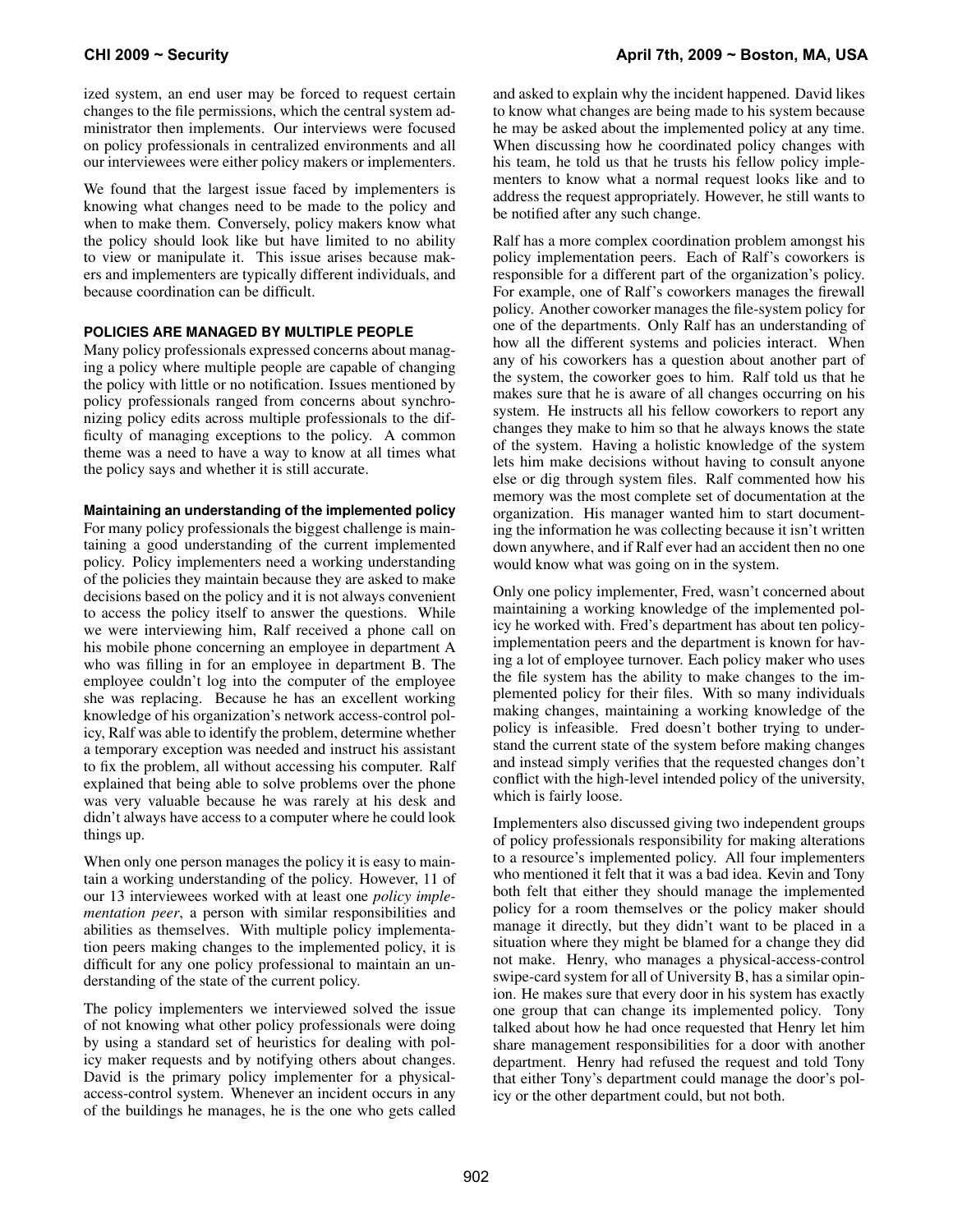#### **Exceptions are hard to manage**

Exceptions to normal policy were a problem even for groups who had established an effective method for communicating policy changes. An exception is any change to the implemented policy that violates the "normal" intended policy of the organization. For example, giving an office key to someone who doesn't work in that office when the organization has a "one office, one key" policy is an exception. Normal policy changes such as adding a new user have a welldefined set of tasks associated with them. Adding an exception to the policy means the implementer must manage the exception separately. Implementers who tried to maintain knowledge about the current policy state found exceptions especially irksome.

None of the implementers like exceptions and four of them attempt to ban exceptions from their systems. Ralf dislikes allowing exceptions because they are hard to manage, and worse, it is hard to remember that the exception exists. On his file server, Ralf has a policy that each user gets her own directory that only she can access and each project group gets a common directory that can be accessed only by members of that group. Ralph explains:

They have that common [disk] drive, and occasionally they get into this situation where they're like, "I don't want anyone else to see that," you know, because anyone in their department can see that.... And you're like, "OK, so, like now I have to make another folder just for you two?" It actually starts to become an administrative nightmare.... I try not to make too many changes and I try and explain that to them upfront and say, "Look if you want I'll do this once but I don't want to be doing this five times."

David, Beth and Sara were concerned about the possible negative effects of allowing exceptions to their policies. Because their organizations take security very seriously, it is important that employees such as security guards be able to spot abnormal access behavior. One way this is done is by using chemically-treated temporary badges that change color over time, allowing anyone to identify temporary visitors who have stayed too long. Similarly, they want employees to be able to identify odd access behavior. Allowing exceptions makes the policy non-standard and makes it harder for employees to determine whether someone has legitimate rights to a space or not. In general, the policy professionals from both organizations attempt to limit or prevent exceptions. In the rare case where an exception is necessary, Beth and Sara grant the exception, but their resistance to exceptions and the small size of their department means that there are only ever a few exceptions in place at any given time. David manages several departments so he completely refuses to add exceptions to the system's implemented policy. Instead, the security guards maintain a list of people whom they can let into certain rooms. A new person, room pair can be added to the list by filling out a form at the guard desk. This workaround allows people to be given access without adding exceptions to the implemented policy. The solution also allows the security guards to identify odd behaviour.

# **Getting policy-change notifications**

Many policies depend on information from multiple sources. A common type of policy, for example, gives all employees access to a resource. The policy maker who formed this policy does not, however, know who all the employees are; this information is managed by the human resources department, which in this way also plays the role of a policy maker (e.g., granting access to newly hired employees and revoking access to departed employees). The implemented policy is a result of appropriately combining input from the two policy makers. Accounting departments, which typically allocate internal charges for network access and other services based on each employee's home department, are also potential sources of information about employee internal movement and employee termination.

Four of the interviewed implementers mentioned the benefits of setting up their access-control system to use records maintained by another department. Three other implementers mentioned how they were currently trying to establish better relations with the human resources or accounting departments in an effort to more quickly get information about changes in employee status.

Henry manages a swipe-card system that controls access to physical and virtual resources at University B. The turnover of people involved with the university is so high that he doesn't want to individually add and remove each person from the system. Instead, his department works closely with the Registrar, which monitors the status of all faculty, students and staff at the university. The swipe-card system is linked in with the Registrar's system so that when new people join the university they are automatically given access to communal university resources. When people leave the university their access rights are automatically removed.

Henry's arrangement with the Registrar also helps Tony who manages access control for one of the departments at Henry's university. Since Henry's department automatically adds and removes swipe-card accounts, Tony doesn't need to worry about routine university events and can focus on departmentspecific access-control concerns.

#### **Documentation is old or wrong**

In several cases policy implementers discussed making decisions based on information stored inside the system that was out of date or wrong. In these cases, policy implementers had to recognize that the documentation was not valid and find alternative ways to get the data they needed.

One such example came from Fred, who receives requests from people who want access to files and folders on a file server. Fred uses the access-control list in the file system to determine who owns the folder or file and treats that person as the only person who is allowed to make decisions about it. Occasionally, he will tell a requester that they have to get the folder's owner to send him the change request only to be informed that the owner is no longer at the university. This is problematic for Fred since he must then locate the new person in charge of the folder's policy and update file ownership in the system.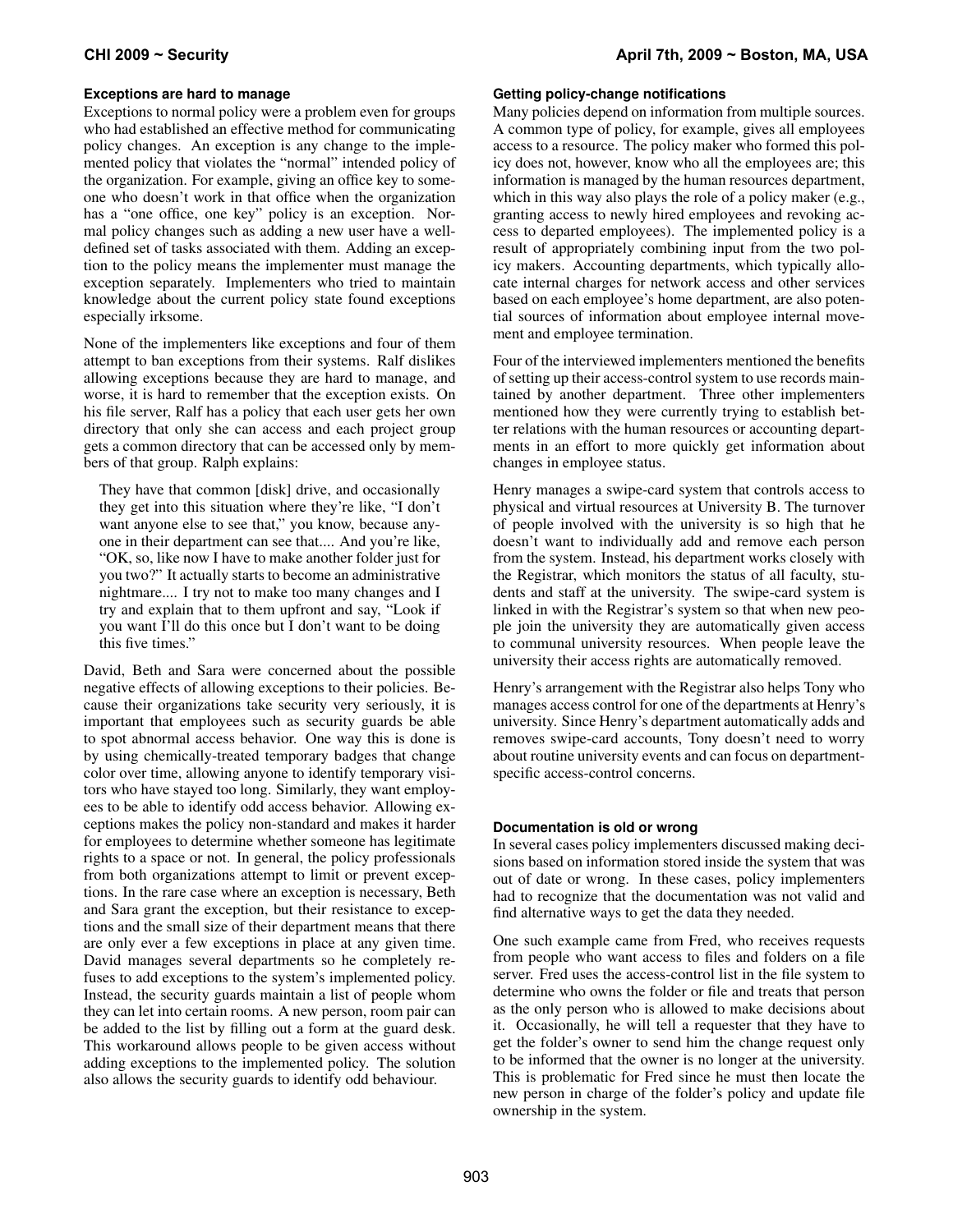Another example of information being entered into the system and becoming stale comes from Kevin, who manages physical access for his department at University B. Every time a person is given a key to a space, this fact is noted on an index card titled with the person's name. If the lock is rekeyed, however, this information is not added to the card. In order to determine if someone has access to a specific room, her card must be pulled up and the number of the key she was given must be compared with the current key number for the door, which must also be looked up in a separate record. Information stored on the card about which door the key opens cannot be trusted since it may be old.

Documentation can also be completely missing. Kevin told us that his department also uses a swipe-card system to control access to some resources. However, since not all students, staff or faculty need access to these resources, swipe cards are issued only on an as-needed basis. An administrative assistant gives out the card and notes this fact on a piece of paper, so that later an implementer can activate the card and add it to the system when he has time. Consequently, the database of swipe cards is often incomplete since the implementer doesn't always have all the information available when he enters the card into the database. Without complete information, knowing who has what card is difficult.

# **Discussion**

Working with multiple policy professionals can cause problems with keeping relevant people apprised of the current policy state and keeping the policy synchronized. Policy implementers feel they need to be notified about changes in the policies they manage. This suggests a need for technologies that provide notifications when policies change and provide methods of documenting why a change was made. They also need a way to incorporate parts of the implemented policy that are maintained by other departments.

*Make documenting implemented policy changes part of the natural workflow.* The majority of the problems described by policy professionals trying to coordinate edits to the implemented policy centered on their need to know what the current implemented policy looks like. One solution to this problem is to encourage policy implementers to document their changes to the policy. Good documentation would allow other policy professionals to learn about the policy without having to memorize it.

It would be better, however, if documenting the reasons for a change in the implemented policy was an integral part of making a change to the policy. This could be done in two ways. First, policy management systems could require users to document a policy change (and aid them in doing so) before the change was accepted by the system. Second, the implemented policies could be specified in a self-documenting policy-specification language [1, 2, 15]; i.e., the implementation of the policy could preserve many of the abstractions of the intended policy. For example, the implemented policy could explicitly encode the sub-policies, "John is a student," and, "students can access the lab," instead of encoding just, "John can access the lab," as is more common. Some policy-management systems provide such functionality and could be further improved to support implemented policies that are even closer to intended policies.

*Provide a way to keep policy implementers apprised of changes to implemented policy.* For many of our policy implementers, having good documentation that could be consulted in case of need wasn't enough. They needed to have an excellent understanding (without referring to documentation) of the implemented policy at all times to properly do their job. For these policy implementers, we recommend using a publish-subscribe technology where the system automatically sends out updates when the policy changes and implementers can indicate that they want to receive updates about certain parts of the policy.

*Automatically update compound policies.* Implemented policies may depend on information that is maintained on separate information systems, e.g., databases spread among several departments may house different pieces of information relevant to the policy. Integrating these different systems so that the implemented access-control policy is automatically kept up to date has many potential benefits. Several groups we interviewed used systems that had this functionality.

# **POLICY MAKERS ARE DISTINCT FROM POLICY IMPLE-MENTERS**

Another major issue expressed by both implementers and policy makers is the challenge of knowing when a change needs to be made and determining what that change should be. Policy makers expressed concerns that the implemented policy does not match their intended policy and it is difficult to review changes made to the implemented policy. Implementers discussed problems with knowing when a change needs to be made, verifying that the person requesting a change has the appropriate authority, and maintaining records demonstrating the request.

#### **Viewing implemented policy**

Unlike policy implementers, policy makers typically do not have the ability to view or manipulate implemented policy directly. Instead, they have to find and query an implementer to get an understanding of what the implemented policy looks like. Everyone we interviewed mentioned at least one incident where they had to ask for or were asked for a report about the implemented policy.

Since policy makers do not know what the implemented policy looks like, they have no way of knowing if it is correct or not. Those policy makers who are concerned about the wrong people accessing resources for which they are responsible request portions of the implemented policy from an implementer and review it for errors. According to Sara, both she and Beth review the access-control lists (ACLs) for each door in their department once or twice a year—however, they would like to do so more often. Since they don't have direct access to the ACLs they send a request to the implementer who sends them the ACL for each door. They then go through these lists looking for anyone with inappropriate access. Sara tells us that occasionally they do find people who shouldn't have access. She attributes this to a "slip of the finger" on the implementer's part. After they review all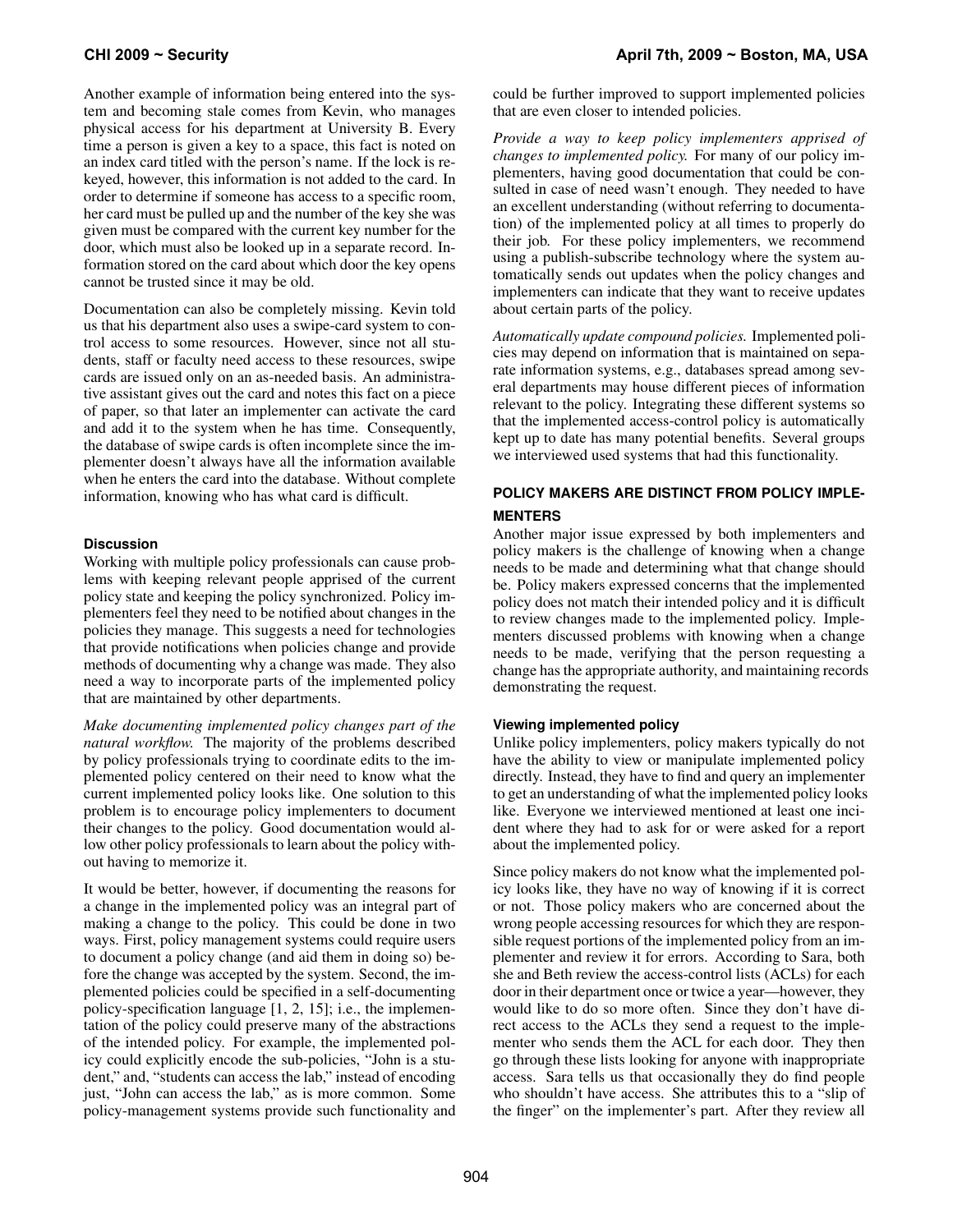the ACLs they send a list of corrections to the implementer who makes the requested changes.

Kevin and Henry both mentioned that they occasionally get requests from policy makers wanting to know the implemented policy for their resources. Henry says that he gets general requests asking for a list of everyone who can access a specific area. Kevin's system doesn't support the ability to create a list of everyone who can access a space, and so he doesn't get many of those requests. Instead, he gets asked about specific people. Kevin says that a few times a year he will get an email from a policy maker asking if a specific person has access to a specific room because someone has just spotted the person there and is not pleased about it.

# **Getting notifications about policy changes**

A major problem faced by implementers is knowing when the policy needs to be changed. Since an implementer doesn't always know the intended policy, it is difficult for them to detect inconsistencies without the help of a policy maker. Implementers either ignore these problems, trusting that a policy maker will notify them when a change needs to be made, or they proactively attempt to get change information from policy makers.

Ralf, Seth, David, Kevin, Sue and Fred all discussed instances where they were not notified about pertinent personnel changes which should have resulted in changes to implemented policy. Ralf, in particular, was annoyed about not being told when employees leave the organization:

I try to disable an account as soon as I know that account [holder] is gone.... As soon as you do it then all of a sudden they are complaining because they will try and bring somebody else in and say well they were using that account and I'm like, "No, that doesn't work, they need a new account...." I just don't like them using [an account] under somebody else's name.... Who knows if someone else knew what their password was or that person got back into their account again and is using it along with this person.

David found a more proactive solution. Instead of waiting for a policy maker to complain or request an access-control list for review, he proactively sends out lists to all policy makers on a monthly basis. This method allows David to find potential errors in the access-control policy for his organization before they become issues. It is unclear how effective this method actually is since Beth and Sara, whom we also interviewed, regularly receive these periodic lists but only review them once or twice a year.

David explained how he also tries to encourage policy makers to send him information about policy changes—such as employee termination and internal movement—in advance so that he can schedule the changes and ensure that the employee loses and gains access at the appropriate times. Temporary employees such as students are entered into the system with a start and end date so they are automatically removed once they leave. David says the system works well but every so often a policy maker will forget to tell him about a change in plans and someone will be denied access.

# **Verifying requests and keeping records**

Since an implementer does not have perfect knowledge of the intended policy, she has to trust policy makers to make the correct decisions about what policy should be applied to the resource. However, when a problem occurs, implementers are concerned they will be blamed since the state of the implemented policy is their responsibility. To address this issue, implementers perform sanity checks on requests, verifying that the request matches the organization's policy and that the person making the request is authorized. Implementers also keep records of the change requests they receive so they can reference the records if there is ever a problem.

One of the first issues an implementer encounters when presented with a policy change request is validating that the requester has the authorization to request the change. Of our interviewees, six know who owns each of the resources they support. The rest of the implementers either consult documentation to determine ownership or find another trusted person to ask. For example, when Fred gets a request to give someone access, he consults the file or folder in question and determines if it is owned by the requester. If the folder's system-indicated owner is no longer at the organization (a reasonably frequent occurrence), Fred sends an email to a trusted administrative assistant and asks who has taken the previous owner's place in the project group.

Implementers are also concerned about accountability. Most implementers we talked to keep records of who requested each change along with some sort of proof. Typically, these records are the emails requesting the change. Our interviewees expressly pointed out to us that they keep these emails specifically for accountability. Other types of records are also kept by implementers. Kevin's department requires that the requester sign a form before new access is given to someone. Fred's department also uses a form that must be filled out for a new user and includes who the requester is. For other types of requests, Fred uses a help request tracking system that allows him to tag requests involving policy changes.

# **Discussion**

There appears to be a natural divide between policy makers and policy implementers. Both policy makers and implementers perform their own specific sets of tasks, but they need to communicate with each other to accomplish their tasks. Access-control systems should seek to reduce this divide or better facilitate communication across it.

*Allow policy makers to directly edit the implemented policy.* The principle of least privilege—that a person should be given the minimal rights needed to do her job—is a well established axiom in security [18]. We observed that, in practice, policy implementers often do not have sufficient understanding of the intended policy to accurately enforce the principle of least privilege. Providing policy makers with the ability to make changes to the implemented policy themselves would let them leverage their greater knowledge of the intended policy to create a more accurate implemented policy. To enable this sort of policy creation, access-control systems would have to support interfaces tailored to policy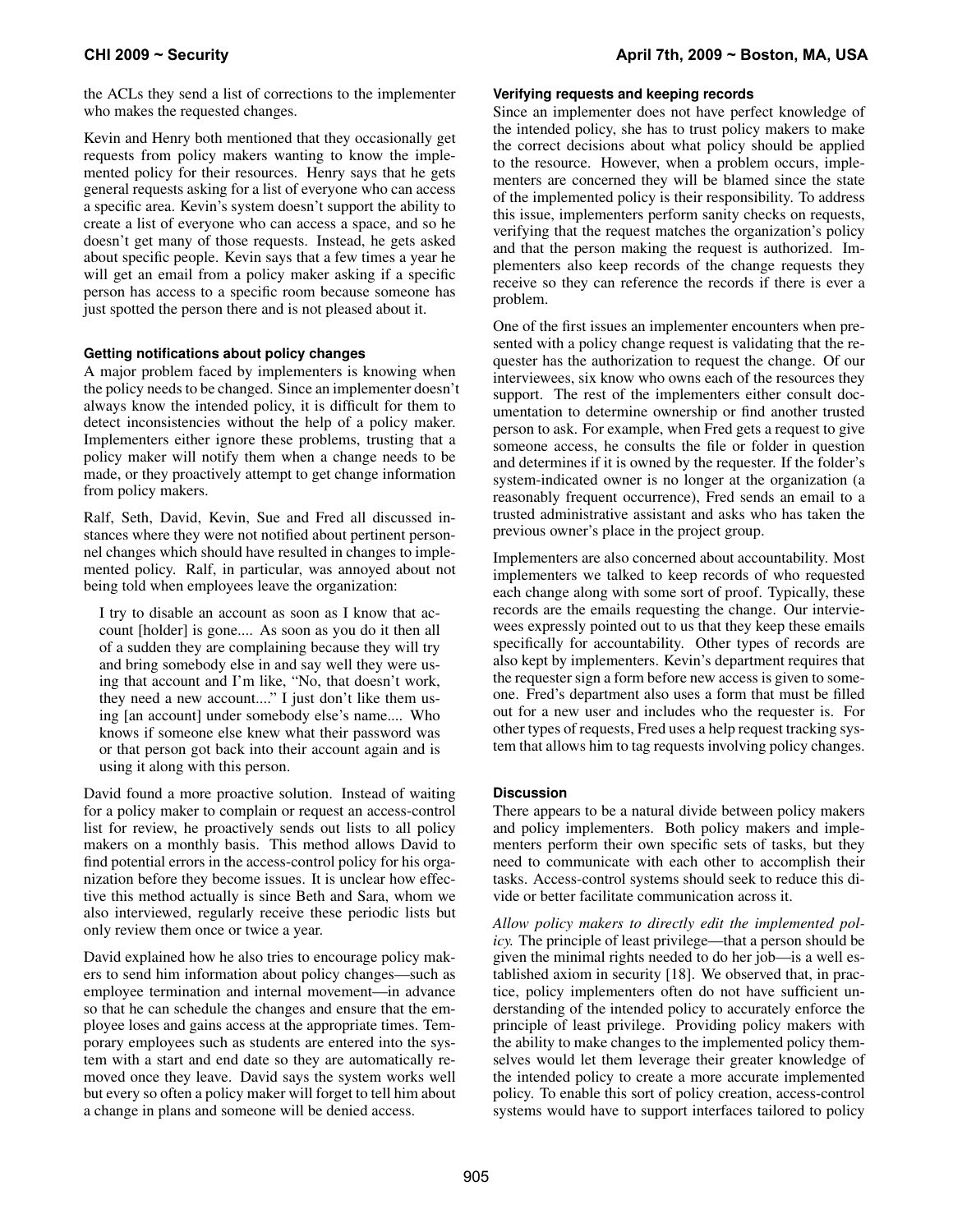makers, exposing and allowing the policy makers to control only the portion of the policy for which they are responsible and only in ways that match their authority. There has been some success in designing experimental systems with such features: Bauer et al. found that when they gave policy makers a more flexible access-control system the participants created less permissive policies that better fit their needs [4].

*Provide feedback to policy implementers.* Giving policy makers direct access to their portion of the implemented policy makes some implementers uncomfortable, as they worry that policy makers will introduce errors or leave the policy in an inconsistent state. Beyond building in safeguards that ensure that policy makers cannot implement policies that they are not authorized to make, as described above, systems could improve the feedback implementers receive as a result of changes being made to the implemented policy. In the limit, systems could allow implementers to preview and approve the policy changes introduced by potentially technically unskilled policy makers, thus providing the flexibility for policy makers to implement policy and still allowing other policy implementers to ensure the changes are reasonable.

## **SYSTEM CAN'T ENFORCE DESIRED POLICY**

Policy professionals also have to consider how policies will work in combination with the technology that enforces them and what will happen when people do not follow secure practices. The topic of policy enforcement is very broad and mostly outside the scope of this paper. However, we touch here on enforcement issues that arise as a result of the decisions policy professionals make about managing their resources.

#### **Choosing an access-control technology**

When implementers discussed the access-control technologies they used, they almost always began by discussing the enforcement abilities of the system. Implementers were very interested in features such as reliability, the ability to fail gracefully, and simplicity. They had less, if anything, to say about the types of policies the system supported or the management interface.

Nearly all the implementers who managed physical accesscontrol had participated in the selection of the system they worked with. Kevin explained to us how he used different combinations of technologies on every door to get the perfect mix of reliability, security and usability for each lab. Technologies such as keys and key pads were used by implementers because of their reliability, stand-alone qualities and the ease with which access could be shared.

Implementers were very interested in the capabilities of the systems but David was the only implementer who seemed interested in the management software associated with the system. He purposely selected his system because it had a management interface that was easy to use and integrated information from his other security technologies. The other implementers only minorly considered the management software in their selection process. University C's requirement document for their new building primarily specified physical requirements of the system and only occasionally mentioned a requirement for the software (such as the ability to schedule exceptions at least a year in advance).

Implementers didn't mention the usability of the management system when selecting technologies, but they were annoyed by poor management systems. David talked about the old system his organization used which could require that a user be added or removed from as many as ten databases when making a change. Tony tried to show us the management system for the swipe-card system he works with and quickly gave up. He told us that his co-worker had received the training and performed all interactions with the system.

#### **Knowing who has an access token**

In the previous sections we have assumed that the person exercising an access right is the person who is intended to be doing so. Unfortunately, this is not always the case, as several commonly used access-control technologies do not link the access request to a person (e.g., physical keys).

Using key codes may be more convenient for policy makers, since they can give access without interacting with management technology, but it means that no one knows exactly who can access a resource. Ann and Kristen talked about the problems with using key codes for lab doors. Each lab door has a single key code which is given out to all the occupants. Theoretically, the key code is only known to the room occupants, but nothing stops the occupants from sharing the code with others. As a way of ensuring that only the room occupants have access, the key codes are changed once a term and the new code is emailed out to all the room occupants.

Kevin's department also uses key codes for some doors. He has similar problems as Ann and Kristen, except that his department is much larger and he is not always certain who should be given the new key codes. To solve the problem, he instead emails out the new code to the administrative assistants who work with people in the space, and asks them to distribute the new code. Ann talked about a specific incident where a door code had to be changed:

We just had a professor the other day who sent an email saying, "Some people I don't want in the lab sought access." So [we changed the code] ... then she just gave it out to two people that she said was ok.

Physical keys can also cause problems. Users frequently give keys to others to facilitate achieving a goal, even if this is not consistent with an organization's intended accesscontrol policy [4]. Keys, also, can be easily copied even if stamped "Do not copy." As a result, it is hard to know who has a key to a room even if accurate records are kept. Tony, Kevin, Ann and Kristen all talked about the need to periodically re-key doors just to be certain that only the correct people had keys.

#### **Unexpected events**

Dealing with unexpected events is another important part of enforcement that needs to be considered in the implemented policy. Owners do not think of all possible events *a priori* and unexpected events do occur.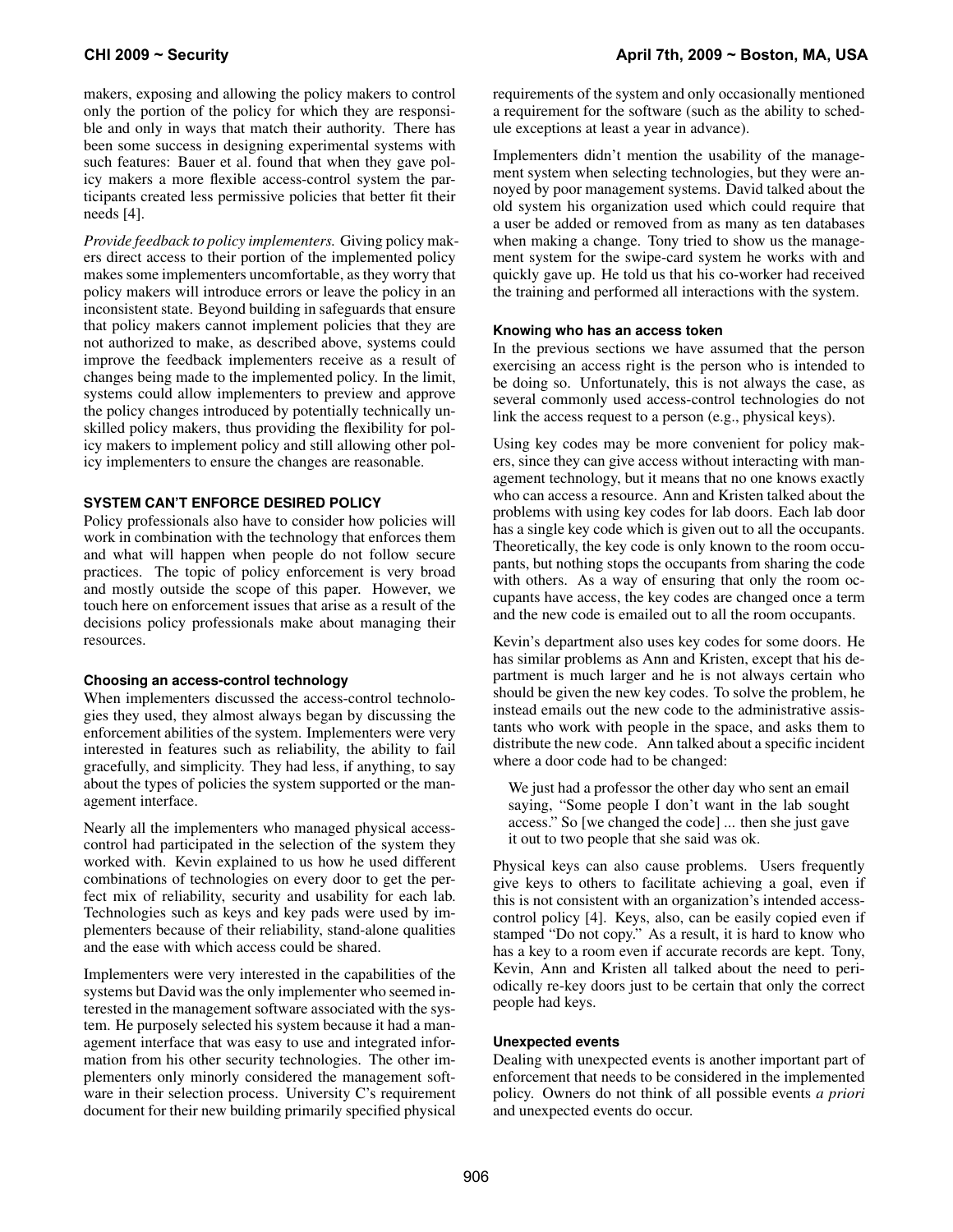Jerry spent the most time talking about unexpected events since he is the policy maker for a lab filled with expensive equipment. His intended policy for whom he will allow to have access to the lab is fairly restrictive, with only a few staff members given access. However, if an incident occurs (e.g., a fire) he trusts a much larger number of people to enter the lab (e.g., in order to shut down expensive equipment). He would like a system that allows him to give out a type of access that could only be used in emergencies and would immediately warn him when it was used.

Kevin has also had issues with unexpected events. This happens often enough that Kevin started adding key-pad locks onto all lab doors. He puts an administrator code onto each door so that if he gets a call and can't come personally, then he can simply relay the code to the caller and change it the next day.

What was happening is we were having different people coming in at night, emergencies and what not, not everyone has a key, not everyone has a card. So if I get a call at home. A guy calls and says "Hey I'm down here, I can't get into [a lab]," so I have a code in there that I can give them. I've given it to a lot of maintenance people and security people which gets them in there.... doot doot doot you're in.

# **Discussion**

Managing the actual implemented access-control policy in the wild is a challenging task. Policy implementers are limited by the types of technology available to them. Even when they can choose the technology that best suits their needs, they still have trouble configuring it to their specific situation. Current technologies don't necessarily support policy implementers' need to change intended policy into implemented policy.

*Prioritize management interfaces and ability to implement desired policies when choosing systems.* The policy implementers who worked with physical access-control systems viewed reliability as a major requirement. Physical keys, key pads and some of the swipe-card systems were selected because they could function autonomously if necessary and they had a low failure rate. However, an insufficiently flexible management interface or the inability to enforce desired policies can be as great a detriment to security and convenience as unexpected failure of the system, e.g., a power outage. Hence, we suggest that these features be given greater consideration when systems are being chosen.

*Take advantage of new technologies.* New access-control technologies make it possible for access-control systems to achieve a previously unprecedented degree of flexibility and security. Smart-cards, RFID badges, or even software on commercially available mobile phones can all be used to enable access-control systems that make it cheap and convenient to extend access to new users, delegate access on demand and in an ad hoc manner, and yet provide a high degree of auditability and assurance that unauthorized access will not be allowed. These technologies can make it unnecessary, for example, to share keys or key codes, and we believe that adopting them would benefit many organizations.

## **RELATED WORK**

To the authors' knowledge there has been no other study of physical or file access-control policy professionals. Other researchers have studied computer system security professionals in general but have not focused on the specific role of access-control policy management. Barrette et al. studied security professionals who worked in a system administrator role. They found that administrators are very collaborative and work together combining their specialized knowledge to solve problems [3]. Much of the information administrators use is both specific to their organization and exists in many places, requiring administrators to combine the information using custom tools [3, 8].

Few studies examine the challenges of managing a physical access-control system. Bauer et al. interviewed members of a university department prior to the creation of new a physical access-control system. They determined that authority to grant access to resources was passed down the departmental structure with the department head delegating to the building administrator, who delegated to various staff members [5].

Designers have considered the problem of creating tools to assist policy professionals. One example is the SPARCLE Policy Workbench, which allows policy professionals to write privacy policy in natural language and parses the policy and converts it into an implemented policy [9]. The Expandable Grid is another example of a tool which allows users to manipulate the implemented policy for File System rules [17]. These tools are promising but neither are based on actual experience of policy professional issues and tasks.

Other studies have focused on users and how they use security enhancing technologies. Gaw et al. studied the use of PGP for securing email communication. They looked at an environment where security was very important and the employees were motivated to secure communication. They found that employees still did not regularly encrypt their email for various social and convenience issues [13]. Dourish et. al. explored end user's use of security technology. They found that end users tend to delegate security concerns to trusted individuals or groups and trust that their resources are secure. In organizations this sometimes caused a mismatch between the security settings and the current needs of a group [12].

Bauer et al. examined the physical access-control policies created by people who manage policy for their own resources [4]. They found that participants' intended policies were better matched using a flexible access-control system, where policy makers could quickly and easily change the policy, than with a more traditional physical-key-based system. They also found that when policy makers made direct edits to the implemented policy, the policy became less permissive.

# **CONCLUSION**

We interviewed thirteen policy professionals from five organizations in an effort to understand the challenges involved in policy management. We found that policy management had three sets of real-world requirements that were either ignored or not adequately addressed by technology: 1) policies